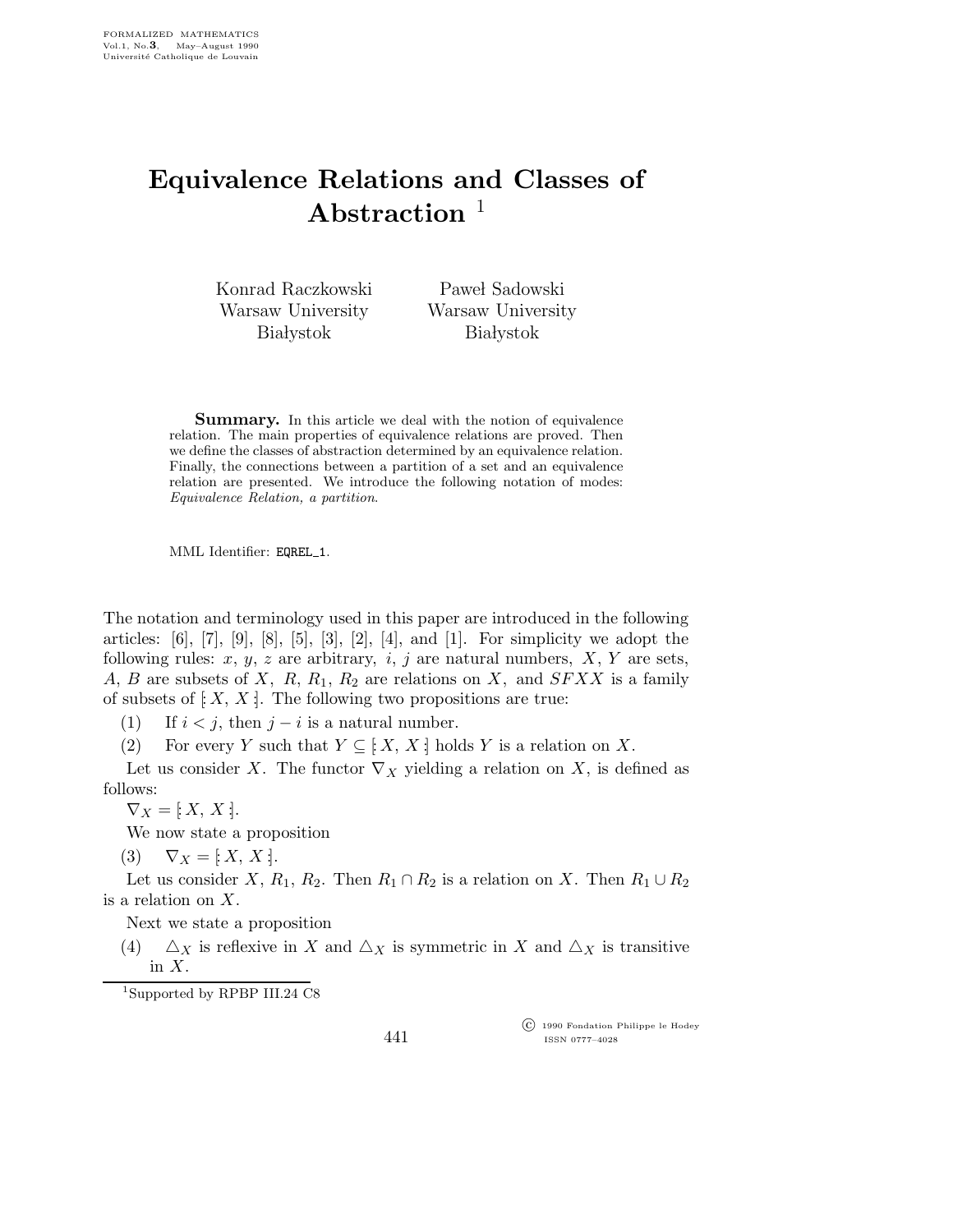Let us consider X. A relation on X is called an equivalence relation of X if: it is reflexive in  $X$  and it is symmetric in  $X$  and it is transitive in  $X$ . The following three propositions are true:

- $(5)$  R is an equivalence relation of X if and only if R is reflexive in X and R is symmetric in X and R is transitive in X.
- (6)  $\Delta_X$  is an equivalence relation of X.
- (7)  $\nabla_X$  is an equivalence relation of X.

Let us consider X. Then  $\triangle_X$  is an equivalence relation of X. Then  $\nabla_X$  is an equivalence relation of X.

In the sequel  $EqR, EqR_1, EqR_2$  will be equivalence relations of X. We now state several propositions:

- (8)  $EqR$  is reflexive in X.
- (9)  $EqR$  is symmetric in X.
- $(10)$  EqR is transitive in X.
- (11) If  $x \in X$ , then  $\langle x,x \rangle \in EqR$ .
- (12) If  $\langle x, y \rangle \in EqR$ , then  $\langle y, x \rangle \in EqR$ .
- (13) If  $\langle x, y \rangle \in EqR$  and  $\langle y, z \rangle \in EqR$ , then  $\langle x, z \rangle \in EqR$ .
- (14) If there exists x such that  $x \in X$ , then  $EqR \neq \emptyset$ .
- $(15)$  field  $EqR = X$ .
- (16) R is an equivalence relation of X if and only if R is pseudo reflexive and R is symmetric and R is transitive and field  $R = X$ .

Let us consider X,  $EqR_1$ ,  $EqR_2$ . Then  $EqR_1 \cap EqR_2$  is an equivalence relation of X.

We now state four propositions:

- $(17)$   $\Delta_X \cap E q R = \Delta_X$ .
- (18)  $(\nabla_X) \cap R = R$ .
- (19) For every SFXX such that  $SFXX \neq \emptyset$  and for every Y such that  $Y \in SFXX$  holds Y is an equivalence relation of X holds  $\bigcap SFXX$  is an equivalence relation of X.
- (20) For every R there exists  $EqR$  such that  $R \subseteq EqR$  and for every  $EqR_2$ such that  $R \subseteq EqR_2$  holds  $EqR \subseteq EqR_2$ .

Let us consider X,  $EqR_1$ ,  $EqR_2$ . The functor  $EqR_1 \sqcup EqR_2$  yielding an equivalence relation of  $X$ , is defined by:

 $EqR_1 \cup EqR_2 \subseteq EqR_1 \cup EqR_2$  and for every  $EqR$  such that  $EqR_1 \cup EqR_2 \subseteq$  $EqR$  holds  $EqR_1 \sqcup EqR_2 \subseteq EqR$ .

Next we state several propositions:

- (21) For every equivalence relation R of X holds  $R = EqR_1 \sqcup EqR_2$  if and only if  $EqR_1 \cup EqR_2 \subseteq R$  and for every  $EqR$  such that  $EqR_1 \cup EqR_2 \subseteq R$  $EqR$  holds  $R \subseteq EqR$ .
- $EqR \sqcup EqR = EqR$ .
- (23)  $EqR_1 \sqcup EqR_2 = EqR_2 \sqcup EqR_1$ .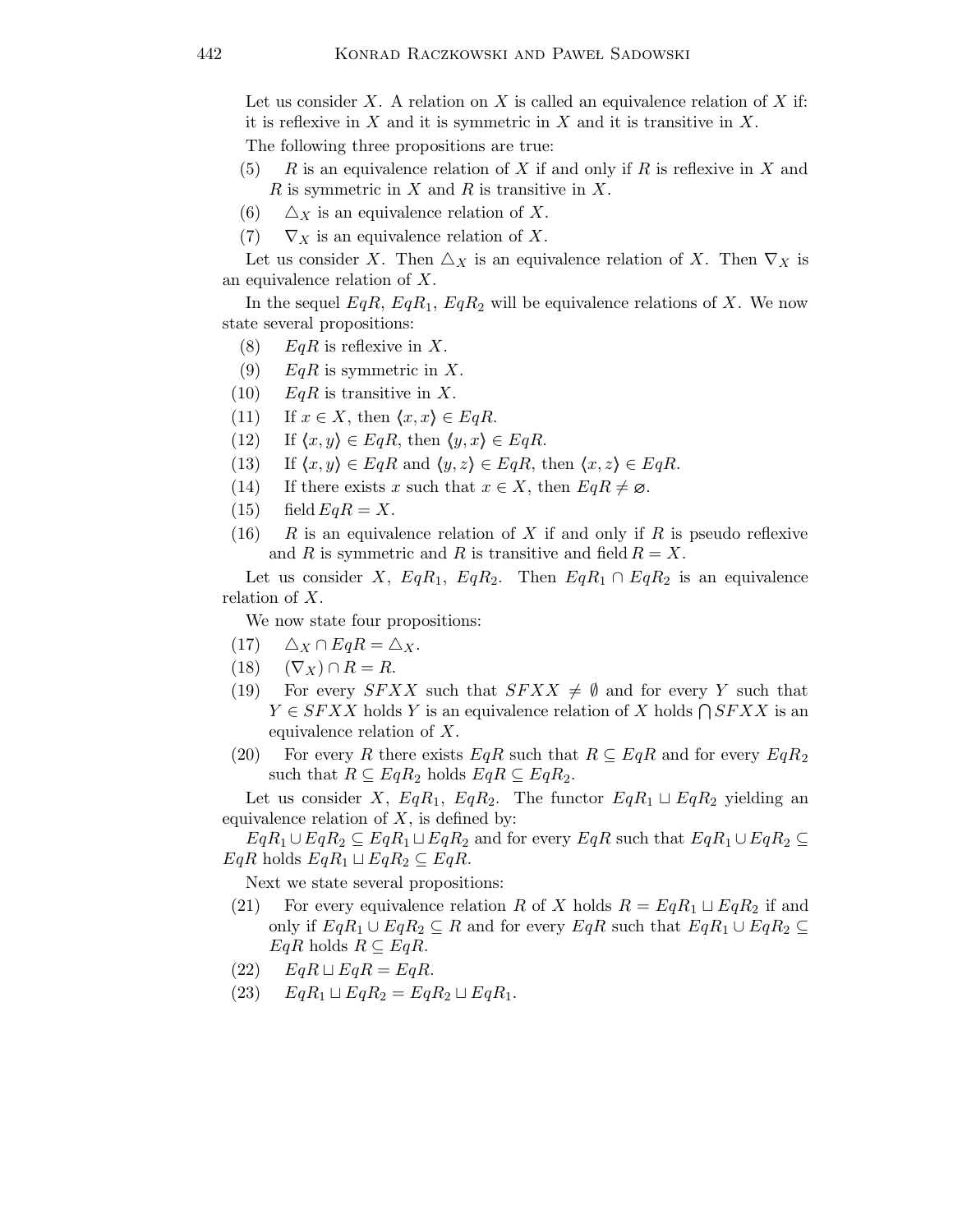- (24)  $EqR_1 \cap (EqR_1 \sqcup EqR_2) = EqR_1$ .
- (25)  $EqR_1 \sqcup (EqR_1 \cap EqR_2) = EqR_1.$

The scheme  $Ex\_Eq\_Rel$  concerns a set A, and a binary predicate P, and states that:

there exists an equivalence relation  $EqR$  of A such that for all x, y holds  $\langle x,y\rangle \in EqR$  if and only if  $x \in A$  and  $y \in A$  and  $\mathcal{P}[x,y]$ 

provided the parameters satisfy the following conditions:

- for every x such that  $x \in \mathcal{A}$  holds  $\mathcal{P}[x, x]$ ,
- for all x, y such that  $\mathcal{P}[x,y]$  holds  $\mathcal{P}[y,x]$ ,
- for all x, y, z such that  $\mathcal{P}[x,y]$  and  $\mathcal{P}[y,z]$  holds  $\mathcal{P}[x,z]$ .

Let us consider X, EqR, x. The functor  $[x]_{EgR}$  yielding a subset of X, is defined by:

 $[x]_{EqR} = EqR \circ \{x\}.$ 

We now state a number of propositions:

- (26)  $[x]_{E_{qR}} = EqR \circ \{x\}.$
- (27)  $y \in [x]_{EgR}$  if and only if  $\langle y, x \rangle \in EqR$ .
- (28) For every x such that  $x \in X$  holds  $x \in [x]_{E \cap R}$ .
- (29) For every x such that  $x \in X$  there exists y such that  $x \in [y]_{E_{\alpha}R}$ .
- (30) If  $y \in [x]_{EqR}$  and  $z \in [x]_{EqR}$ , then  $\langle y, z \rangle \in EqR$ .
- (31) For every x such that  $x \in X$  holds  $y \in [x]_{EgR}$  if and only if  $[x]_{EgR}$  $[y]_{EqR}.$
- (32) For all x, y such that  $x \in X$  and  $y \in X$  holds  $[x]_{EgR} = [y]_{EgR}$  or  $[x]_{EgR}$ misses  $[y]_{EgR}$ .
- (33) For every x such that  $x \in X$  holds  $[x]_{\Delta_X} = \{x\}.$
- (34) For every x such that  $x \in X$  holds  $[x]_{\nabla_X} = X$ .
- (35) If there exists x such that  $[x]_{E_{qR}} = X$ , then  $EqR = \nabla_X$ .
- (36) Suppose  $x \in X$ . Then  $\langle x, y \rangle \in E q R_1 \sqcup E q R_2$  if and only if there exists a finite sequence f such that  $1 \leq \text{len } f$  and  $x = f(1)$  and  $y = f(\text{len } f)$  and for every i such that  $1 \leq i$  and  $i < \text{len } f$  holds  $\langle f(i), f(i+1) \rangle \in EqR_1 \cup EqR_2$ .
- (37) For every equivalence relation E of X such that  $E = EqR_1 \cup EqR_2$  for every x such that  $x \in X$  holds  $[x]_E = [x]_{EqR_1}$  or  $[x]_E = [x]_{EqR_2}$ .
- (38) If  $EqR_1 \cup EqR_2 = \nabla_X$ , then  $EqR_1 = \nabla_X$  or  $EqR_2 = \nabla_X$ .

Let us consider X,  $EqR$ . The functor Classes  $EqR$  yields a family of subsets of X and is defined as follows:

 $A \in \text{Classes } E q R$  if and only if there exists x such that  $x \in X$  and  $A = [x]_{E q R}$ . The following two propositions are true:

(39)  $A \in \text{Classes } E q R$  if and only if there exists x such that  $x \in X$  and  $A=[x]_{EgR}.$ 

(40) If  $X = \emptyset$ , then Classes  $EqR = \emptyset$ .

Let us consider X. A family of subsets of X is said to be a partition of X if: